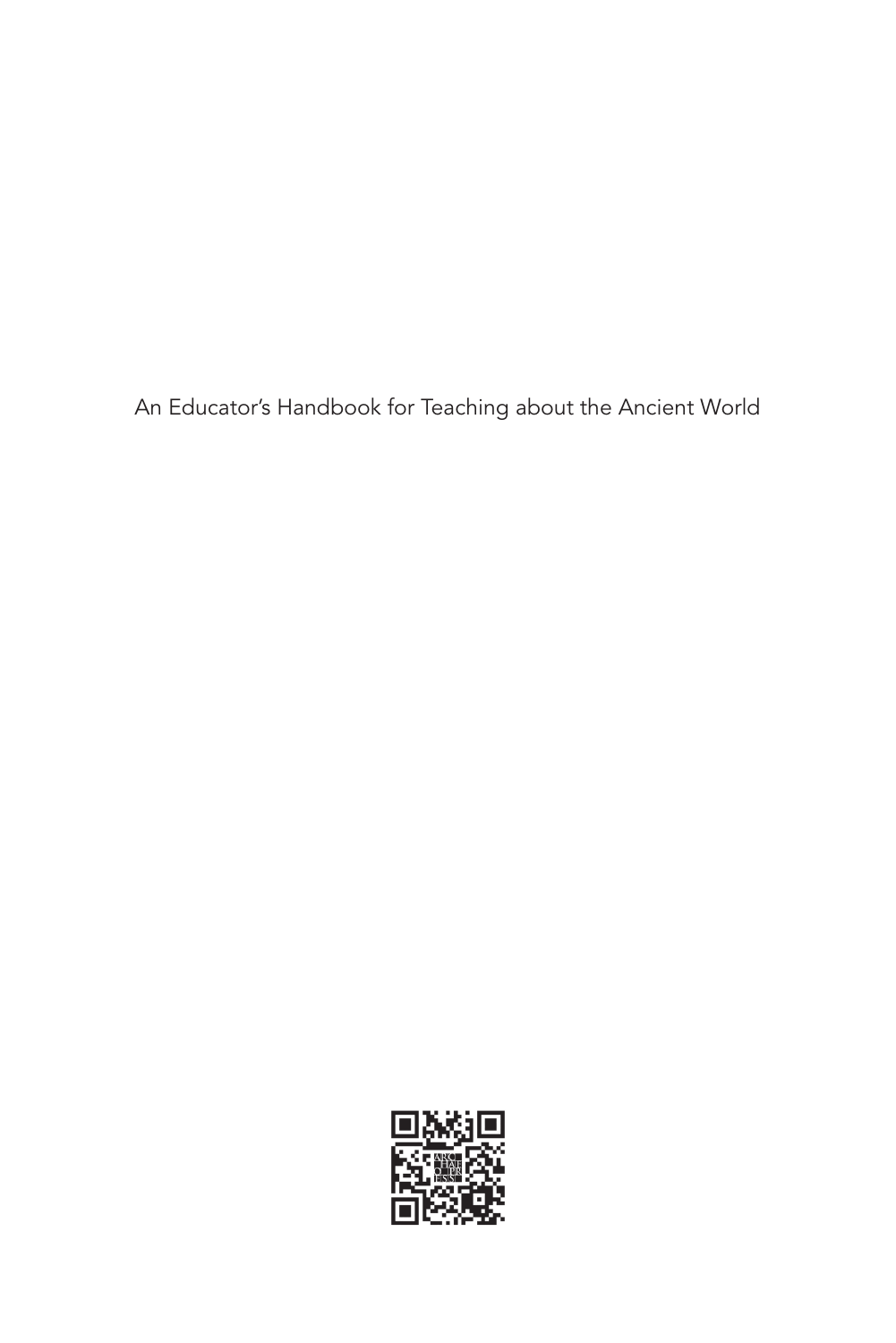

Archaeopress Publishing Ltd Summertown Pavilion 18-24 Middle Way Summertown Oxford OX2 7LG

ISBN 978-1-78969-760-5 ISBN 978-1-78969-761-2 (e-Pdf)

© Archaeopress and the authors 2020

The Authors retain all moral rights, including the right to be named as authors of their texts.

Cover: Teachers (inspired by ancient Assyrian, Mayan, and Greek depictions holding teaching tools) and students (holding various school supplies) in a classroom. The image imitates the style of painted ancient stone reliefs. The colors and details are worn off. Artwork by Hannah M. Herrick.

This book is available direct from Archaeopress or from our website www.archaeopress.com





This work is licensed under a Creative Commons Attribution-NonCommercial-NoDerivatives 4.0 International License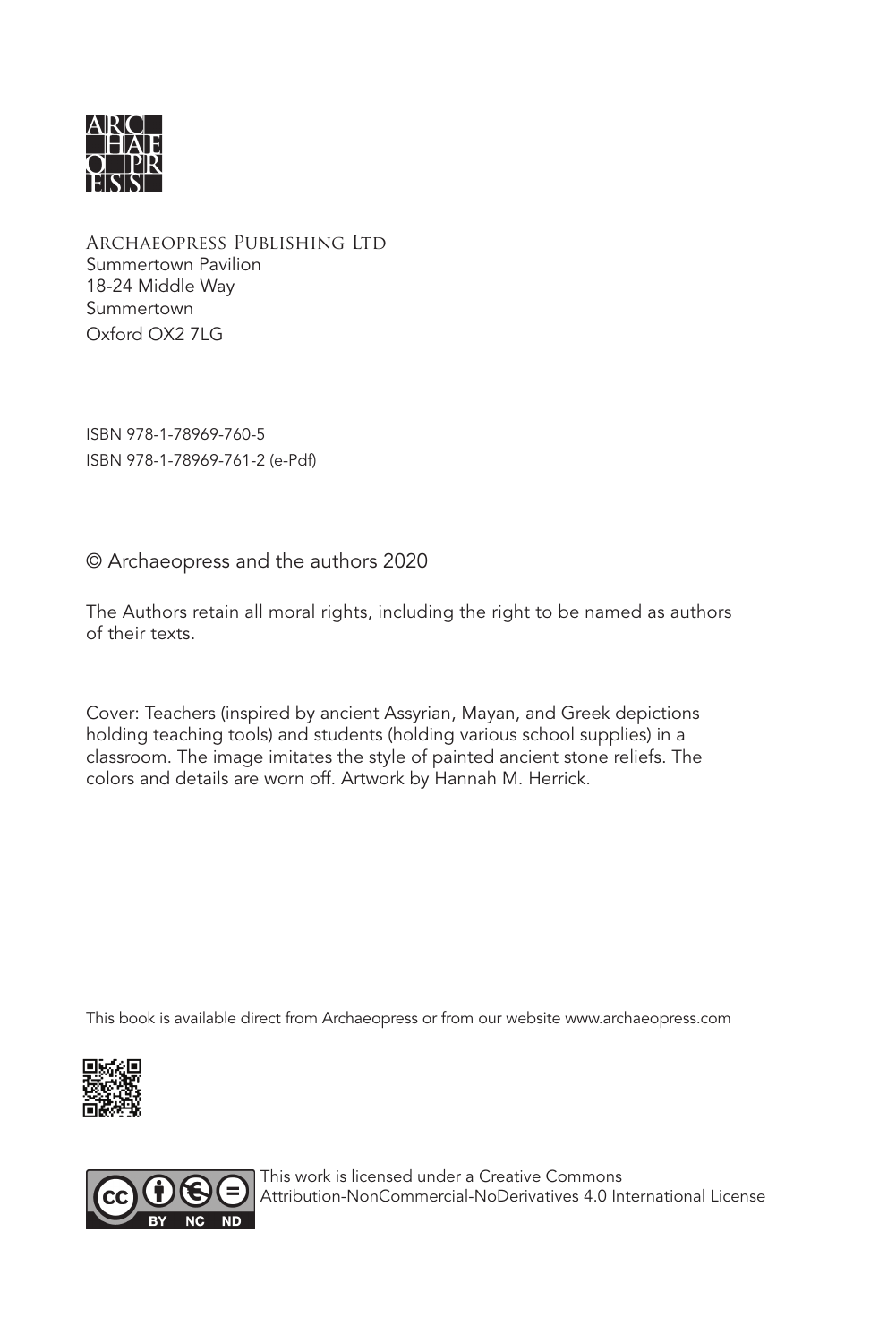## AN EDUCATOR'S HANDBOOK FOR TEACHING ABOUT THE ANCIENT WORLD (volume I)

Edited by Pınar Durgun

The PDF eBook edition can be downloaded in full, free of charge in Archaeopress Open Access.

Type the URL into your web browser or scan the QR code:

https://tinyurl.com/9781789697612

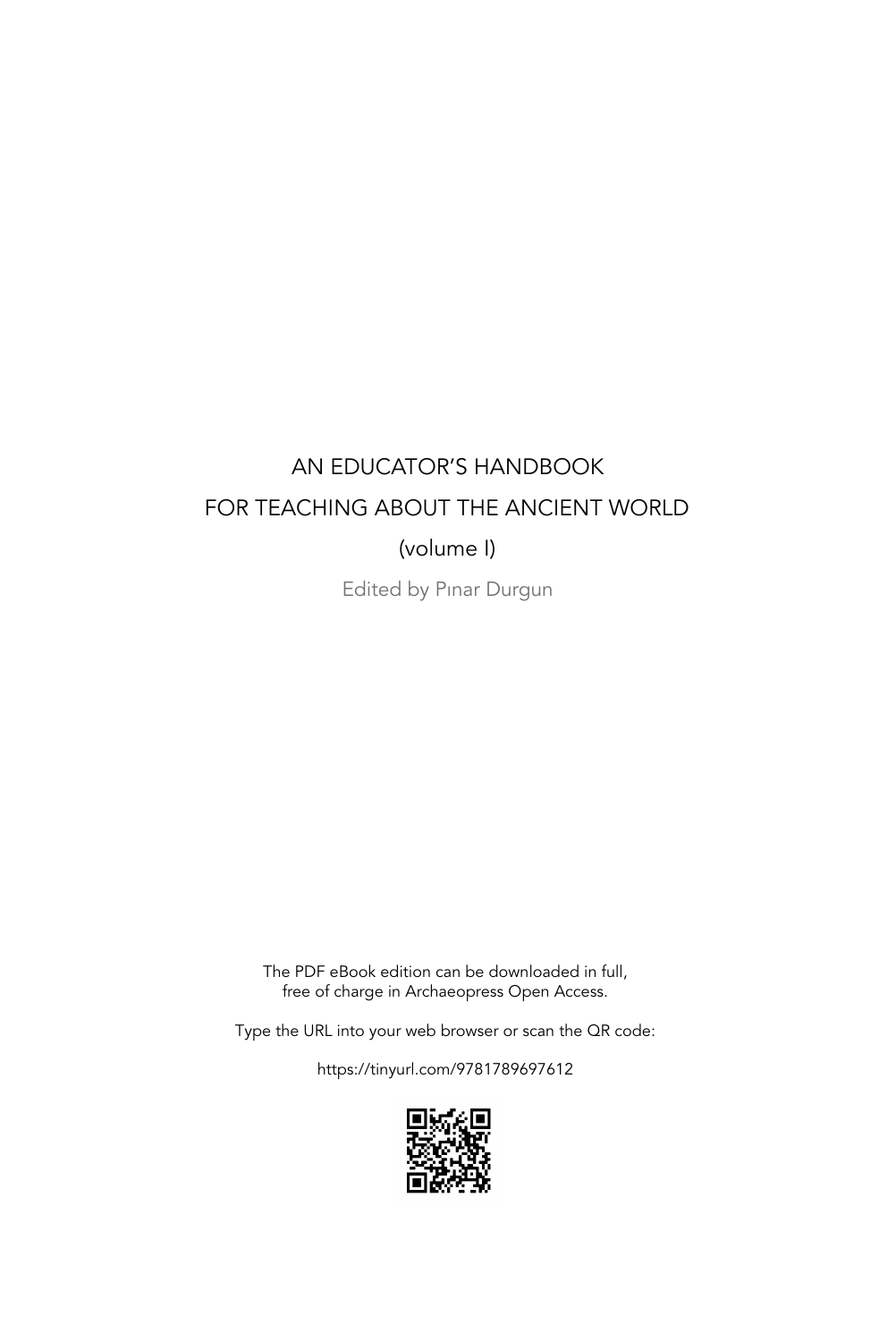*Dedicated to all undervalued and underpaid educators…*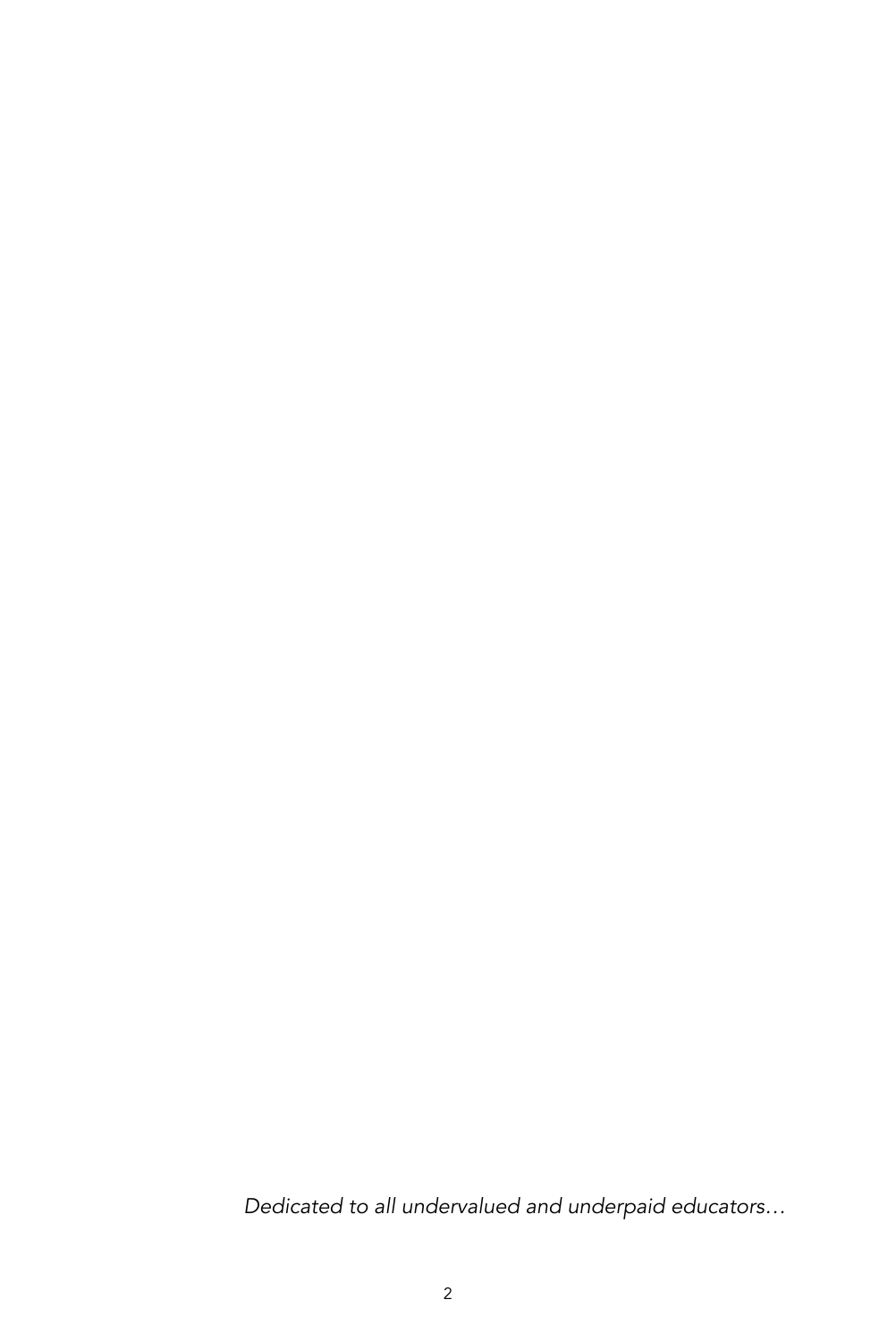## **CONTENTS**

| <b>Editor's Note and Acknowledgements</b>                                                                                                        | 8   |
|--------------------------------------------------------------------------------------------------------------------------------------------------|-----|
| <b>SECTION 1: Pedagogical Essays</b>                                                                                                             |     |
| Introduction: Why Should We Teach and Learn about the Ancient World?<br>Pinar Durgun                                                             | 14  |
| Activating the Ancient World with Museum Collections<br>Jen Thum                                                                                 | 25  |
| Dig Doodles: Teaching Archaeology through Accessible Illustration<br>Hannah M. Herrick                                                           | 37  |
| Open Access to Ancient Worlds: Why Open Practices Matter<br>Alena Buis                                                                           | 46  |
| Inspiring Student Motivation through Multimodal Learning<br>Robyn Price                                                                          | 52  |
| Tools for Digital Pedagogy and the Ancient World<br>Caroline Arbuckle MacLeod                                                                    | 68  |
| Collaborative Archaeology in the U.S.: Research Experiences from the<br>American Southwest as Pedagogy<br>Nicholas C. Laluk and Mark R. Agostini | 86  |
| <b>SECTION 2: Teaching Activities</b>                                                                                                            |     |
| <b>Food and Agriculture</b><br>Identifying Centers of Domestication<br>Christopher W. Jones                                                      | 106 |
| Life on the Farm: How Can We Reconstruct Past Agricultural Choices?<br>Jennifer Bates                                                            | 109 |
| Art, Crafts, Materials, and Makers<br>Signed, Sealed, Delivered: Carving and Using Seals<br>Erhan Tamur and Pinar Durgun                         | 112 |
| Carving Ancient Egyptian Reliefs<br>Jen Thum                                                                                                     | 115 |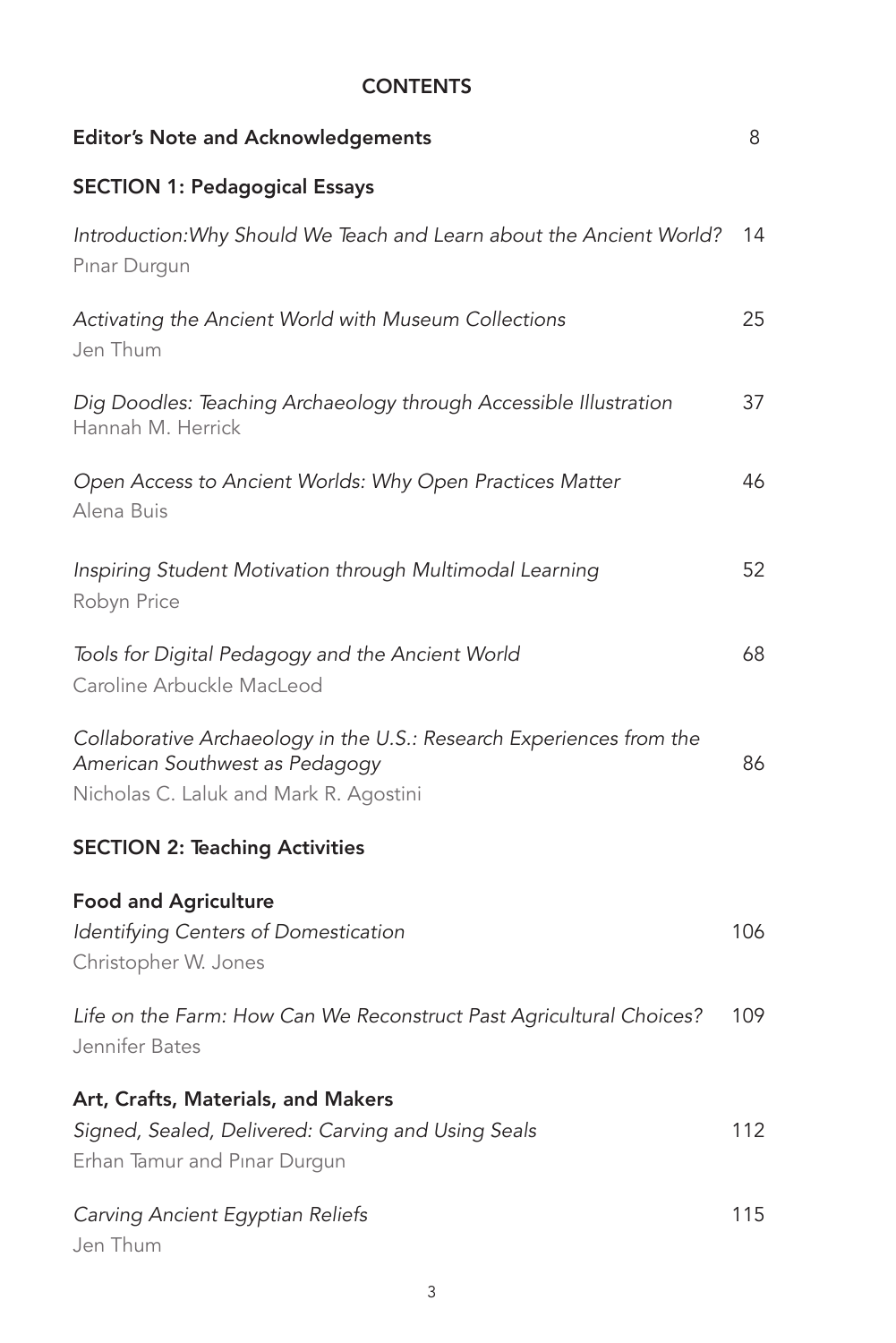| Making Lions at Babylon<br>Anastasia Amrhein and Elizabeth Knott                                                                     | 118 |
|--------------------------------------------------------------------------------------------------------------------------------------|-----|
| Ancient Greek Vase Painting: Production and Conservation<br>Maggie Beeler, Sarah Barack, Beth Edelstein, and Chelsea A.M. Gardner    | 121 |
| Roman Portraiture: #veristic #classicizing<br>Alena Buis                                                                             | 125 |
| Architecture<br>How and Why Did Babylonians use Quicklime?<br>Sandra Heinsch, Walter Kuntner, and Wilfrid Allinger- Csollich Heinsch | 128 |
| Playing Architect: Designing Ancient Structures<br>Carl Walsh                                                                        | 131 |
| The Iron Age House of Graham Crackers<br>Cynthia Shafer-Elliott                                                                      | 133 |
| Language, Writing, and Texts<br>How Were Clay Tablets Made and How Does Cuneiform Work?<br>Sara Mohr and Willis Monroe               | 135 |
| Writing a Cuneiform Letter<br>Klaus Wagensonner                                                                                      | 138 |
| Multi-lingualism: What Language Should We Choose?<br>Kathryn McConaughy Medill                                                       | 141 |
| Rosetta Stone<br>Christian Casey                                                                                                     | 144 |
| Tabula Rasa: Experiencing the Roman Wax Tablet<br>Nathalie Roy                                                                       | 146 |
| Creating Personalized Anthologies Using Primary Sources<br>Victoria Pichugina                                                        | 149 |
| Religion, Myth, Medicine, and Magic<br>The Epic of Gilgamesh and the Value of Friendship<br>Leticia Rovira and Cecilia Molla         | 151 |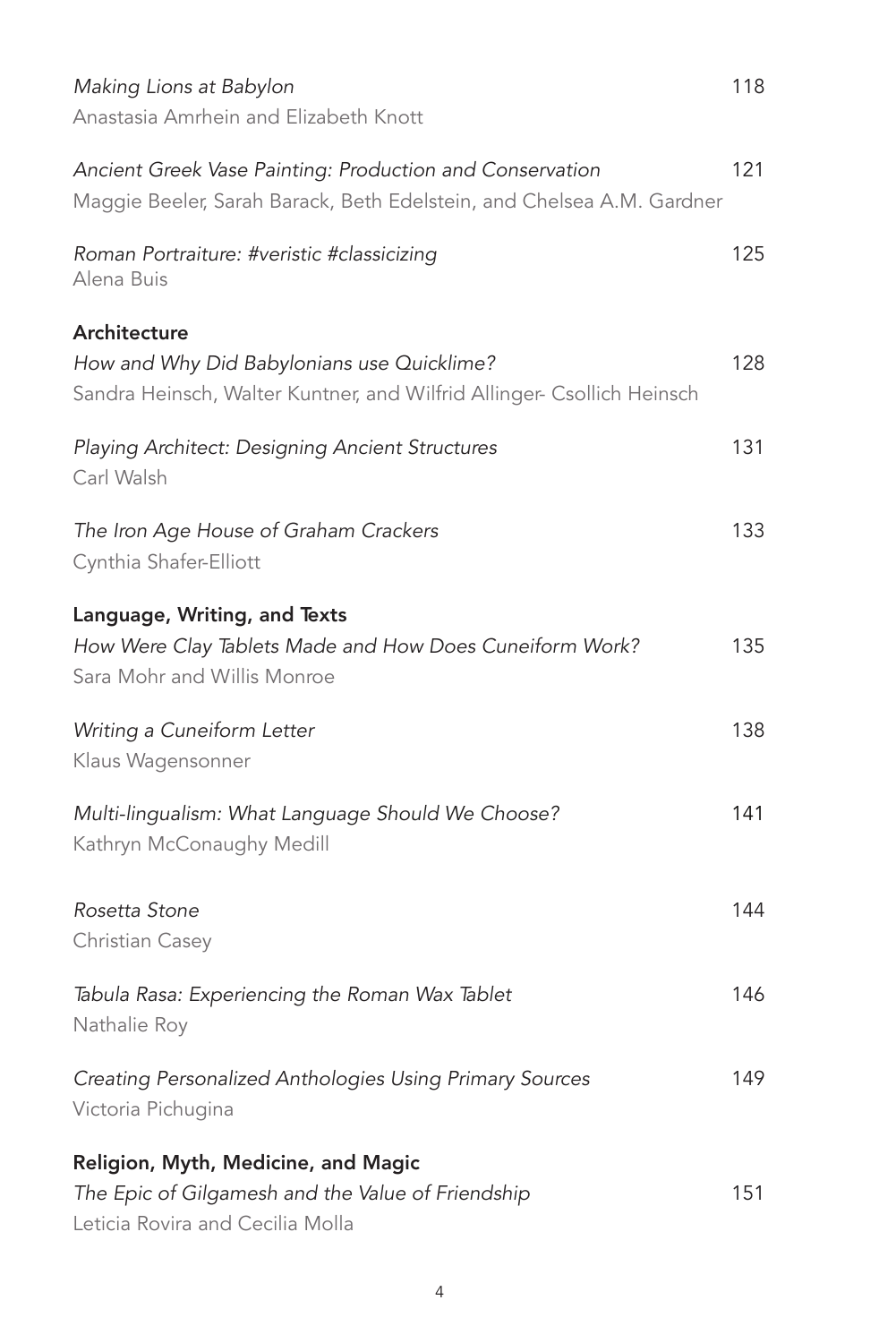| What's Up Doc? Diagnosing & Treating Illness in Antiquity<br>Chelsea A.M. Gardner and Maggie Beeler                 | 154 |
|---------------------------------------------------------------------------------------------------------------------|-----|
| Demon Traps! Making Late Antique Incantation Bowls<br>Helen Dixon                                                   | 157 |
| Council of Nicaea<br>Nicholas Cross                                                                                 | 160 |
| <b>Gender and Identity</b><br>Dolls and Archaeological Interpretation<br>Tine Rassalle                              | 163 |
| Figurine Out Ancient Identities<br>Anastasia Amrhein                                                                | 166 |
| Build Your Own Exhibition: Women at the Dawn of History<br>Elizabeth Knott, Agnete W. Lassen, and Klaus Wagensonner | 169 |
| Games, Warfare, and Politics<br>How and Why Was the Royal Game of Ur Played?<br>Shane M. Thompson                   | 173 |
| Reenacting the Battle of Kadesh<br>Stephanie Selover                                                                | 175 |
| Imperialism and Rebellion on the Roman Frontier: Boudicca's Revolt<br>Gabriel Moss and Peter Raleigh                | 178 |
| How Were Mesoamerican Ball Games Played?<br>Shane M. Thompson and Carl Walsh                                        | 181 |
| <b>Death and Burial</b><br>Plastered Skulls and Commemoration<br>Pinar Durgun                                       | 184 |
| Curating a Digital Egyptian Necropolis<br>Caroline Arbuckle MacLeod                                                 | 187 |
| Humanizing Roman History and Tragedy<br>AnnaAccettola                                                               | 190 |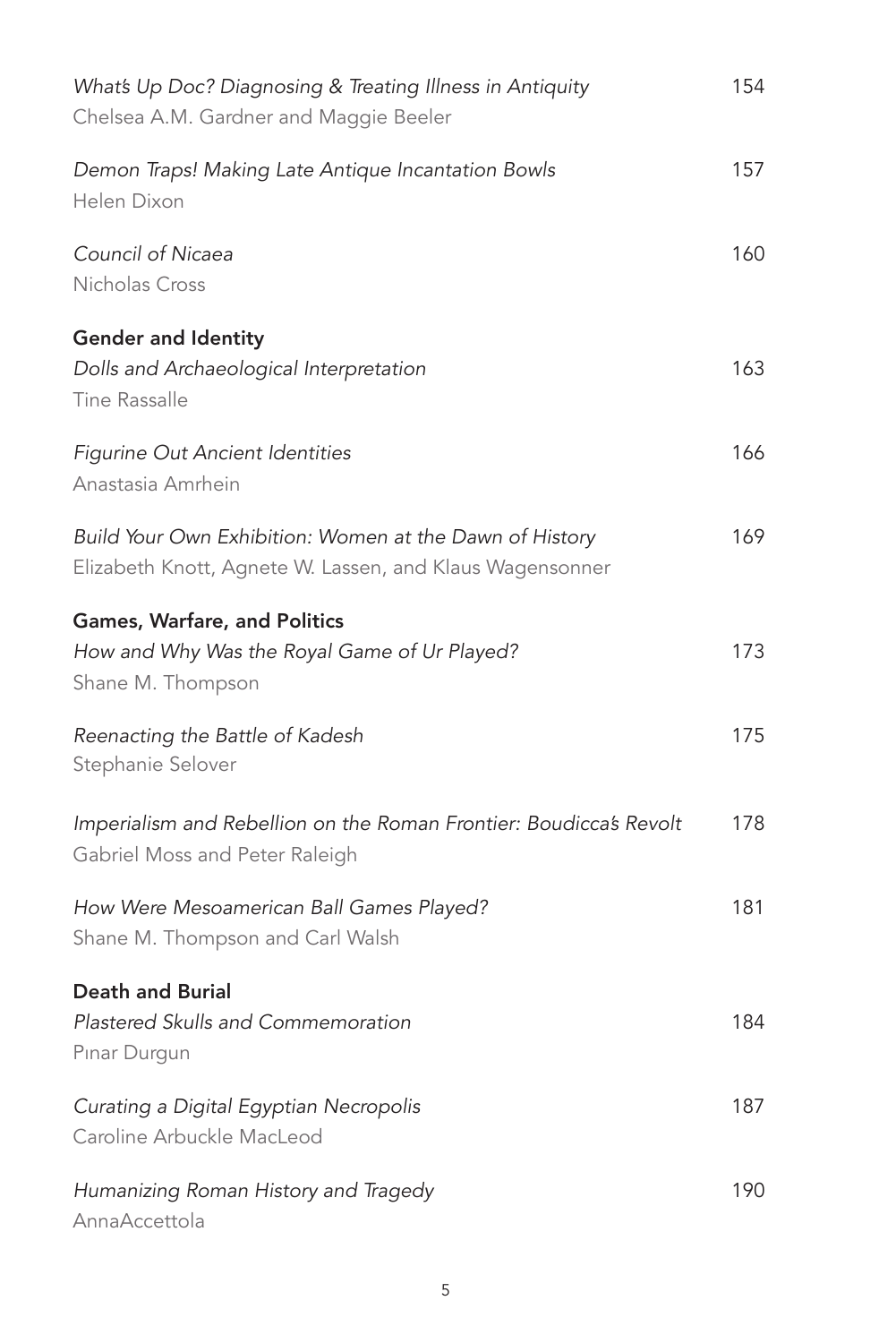| <b>Archaeological and Digital Methodologies</b>            |     |
|------------------------------------------------------------|-----|
| <b>Vessel Forms and Functions</b>                          | 193 |
| Shannon Martino                                            |     |
| Virtual Museum Exhibit: Humanizing the Past in the Present | 196 |
| Nadia Ben-Marzouk                                          |     |
| Podcast for Public Engagement                              | 199 |
| Nadia Ben-Marzouk and Danielle Candelora                   |     |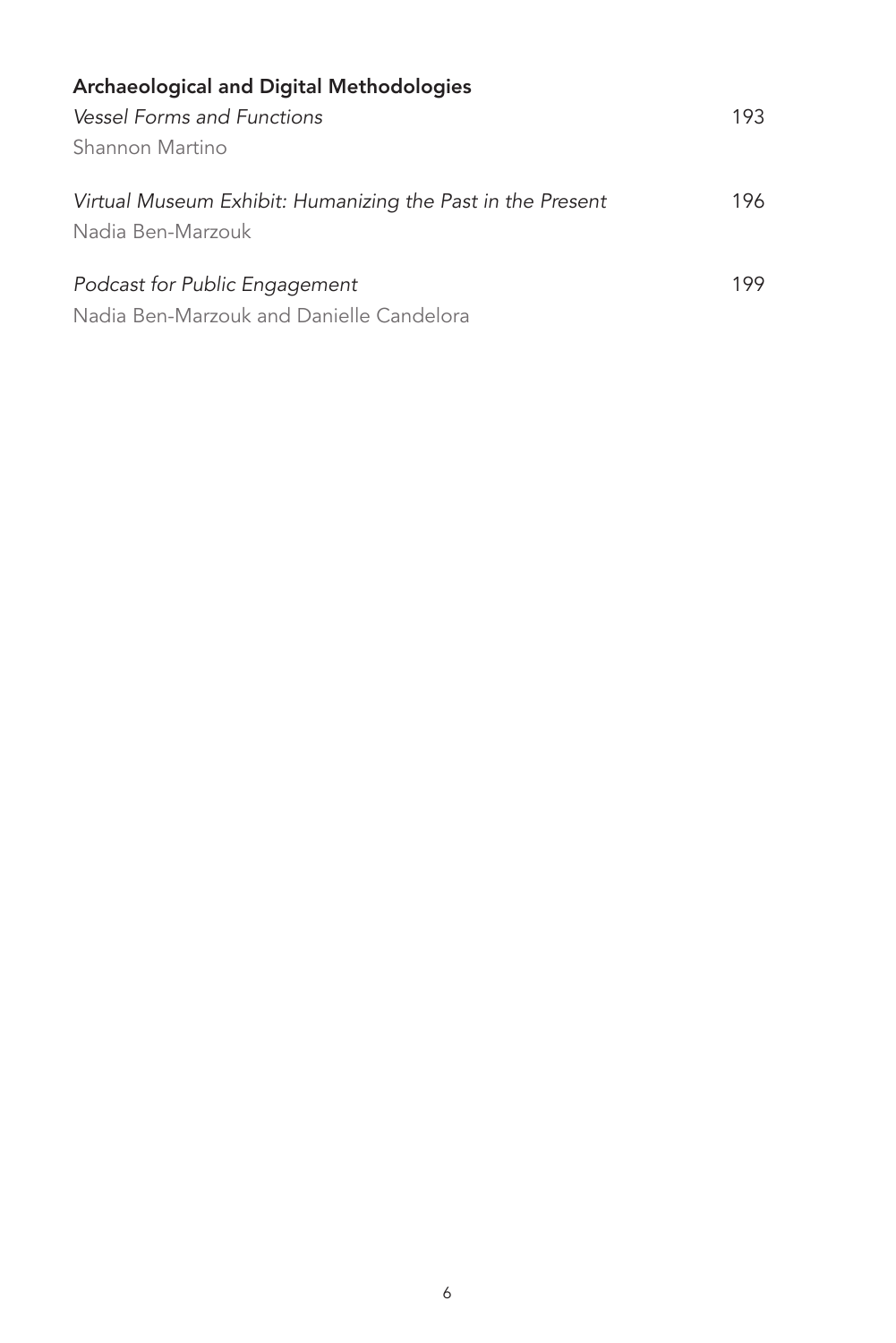## APPENDIX

(handouts, translations, examples, and extra materials for printing)

| Identifying the Origins of Agriculture                                   | 203 |
|--------------------------------------------------------------------------|-----|
| Lifeon the Farm: How Can We Reconstruct Past Agricultural Choices?       | 206 |
| Signed, Sealed, Delivered: Carving and Using Seals (activity in Turkish) | 216 |
| Carving an Egyptian Relief                                               | 219 |
| Making Lions at Babylon                                                  | 220 |
| Roman Portraiture: #veristic #classicizing                               | 221 |
| How Were Clay Tablets Made and How Does Cuneiform Work?                  | 222 |
| Writing a Cuneiform Letter                                               | 225 |
| Rosetta Stone                                                            | 226 |
| The Epic of Gilgamesh and the Value of Friendship (activity in Spanish)  | 227 |
| What's Up Doc? Diagnosing & Treating Illness in Antiquity                | 230 |
| Build Your Own Exhibition: Women at the Dawn of History                  | 232 |
| Reenacting the Battle of Kadesh                                          | 236 |
| Plastered Skulls and Commemoration (activity in Turkish)                 | 237 |
| Virtual Museum Exhibit: Humanizing the Past in the Present               | 240 |
| Podcast for Public Engagement                                            | 241 |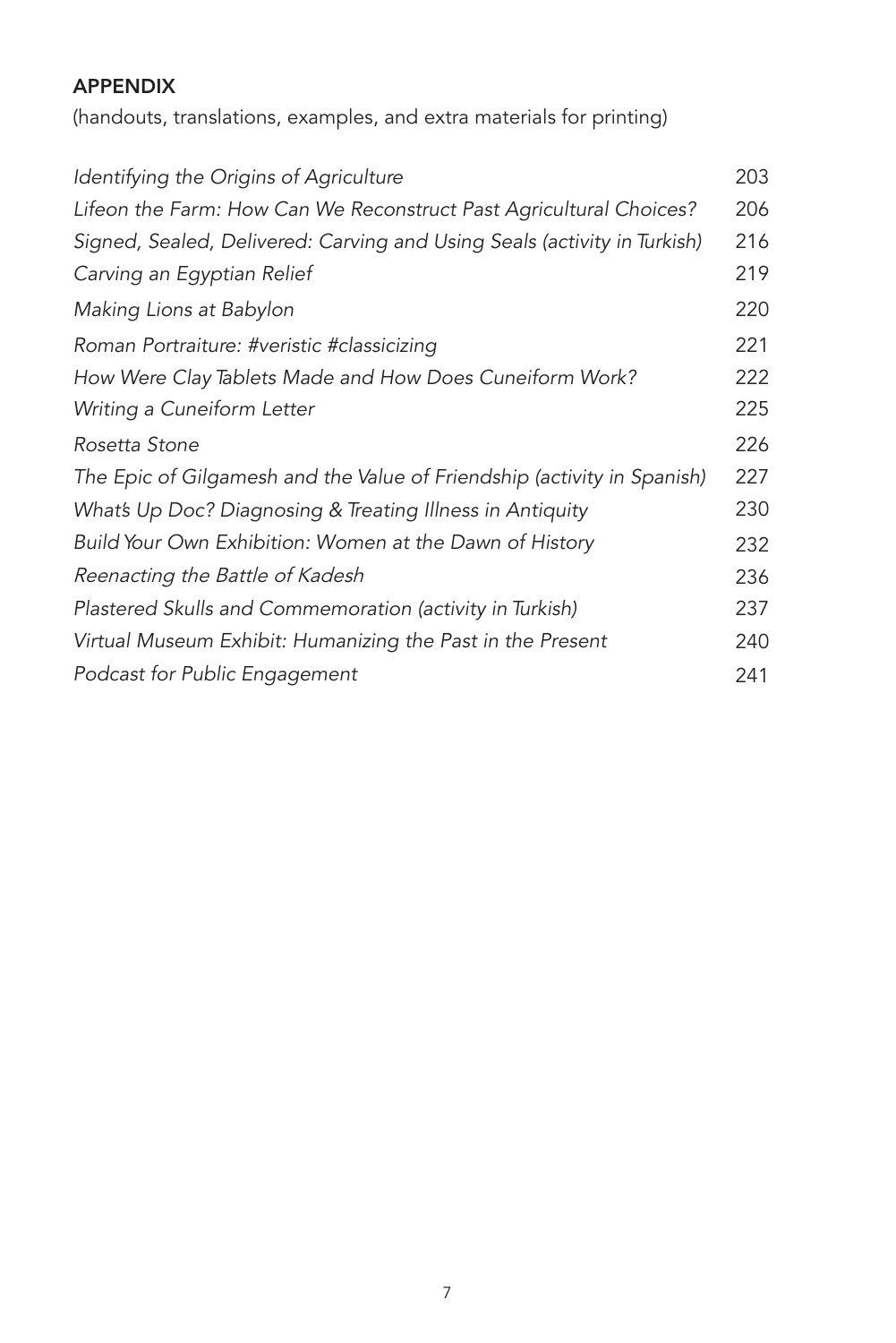## Editor's Note and Acknowledgements

<span id="page-9-3"></span><span id="page-9-2"></span>I want to start by acknowledging that many of our university campuses, classrooms, and buildings where the teaching activities in this book were written and taught are located on Native land[s](#page-9-0)<sup>[1](#page-9-0)</sup> and/or on lands that have been bought with profits made from slavery and the slave trade.<sup>2</sup>As authors of these activities and educators on these lands, we would like to acknowledge, remember, and honor the communities and individuals who were made to suffer through slavery and colonialism, and those who were forcibly removed from their lands. We acknowledge this past and the privileges it has provided to white scholars and educators. We acknowledge that many of our colleagues and students who are BIPOC, LGBTQIA+, immigrant, First Generation, and are disabled continue to suffer in the hands of racism, colonialism, oppressive governments and institutions, police brutality, sexual abuse and harassment, xenophobia, exclusionary practices, and other systemic inequities in schools, on campuses, and in our societies.

Since February 2020, when this project started, 838 emails labeled as "teaching handbook" have accumulated in my inbox. But the amount of time and effort that went into this book is beyond calculation. I would like to thank each contributor and peer-reviewer for their input, time, work, support, and patience especially in a time of difficulty, uncertainty, and pain, when they had more important priorities in their life. It made me feel very humbled and proud to be part of a community of selfless hardworking educators. Their love for teaching and their students inspired me beyond words.

This book was created to:

1. Represent the ancient world as it was; diverse.

2. Provide open-access, accessible, and inclusive pedagogical methods and teaching activities about the ancient world for any educator to use. 3. Highlight the importance of student-centered and object-based/ hands-on teaching.

4. Showcase the possibility of a transparent, respectful, and collaborative peer-review process.

<span id="page-9-0"></span><sup>&</sup>lt;sup>1</sup>Nash, M. 20[1](#page-9-2)9. Entangled Pasts: Land-Grant Colleges and American Indian Dispossession. *History of Education Quarterly* 59/4: 437-467.

<span id="page-9-1"></span>Wilder, C.S. 2013. *Ebony and Ivy: Race, Slavery, and the Troubled History of America's* [2](#page-9-3) *Universities*. Bloomsbury Press.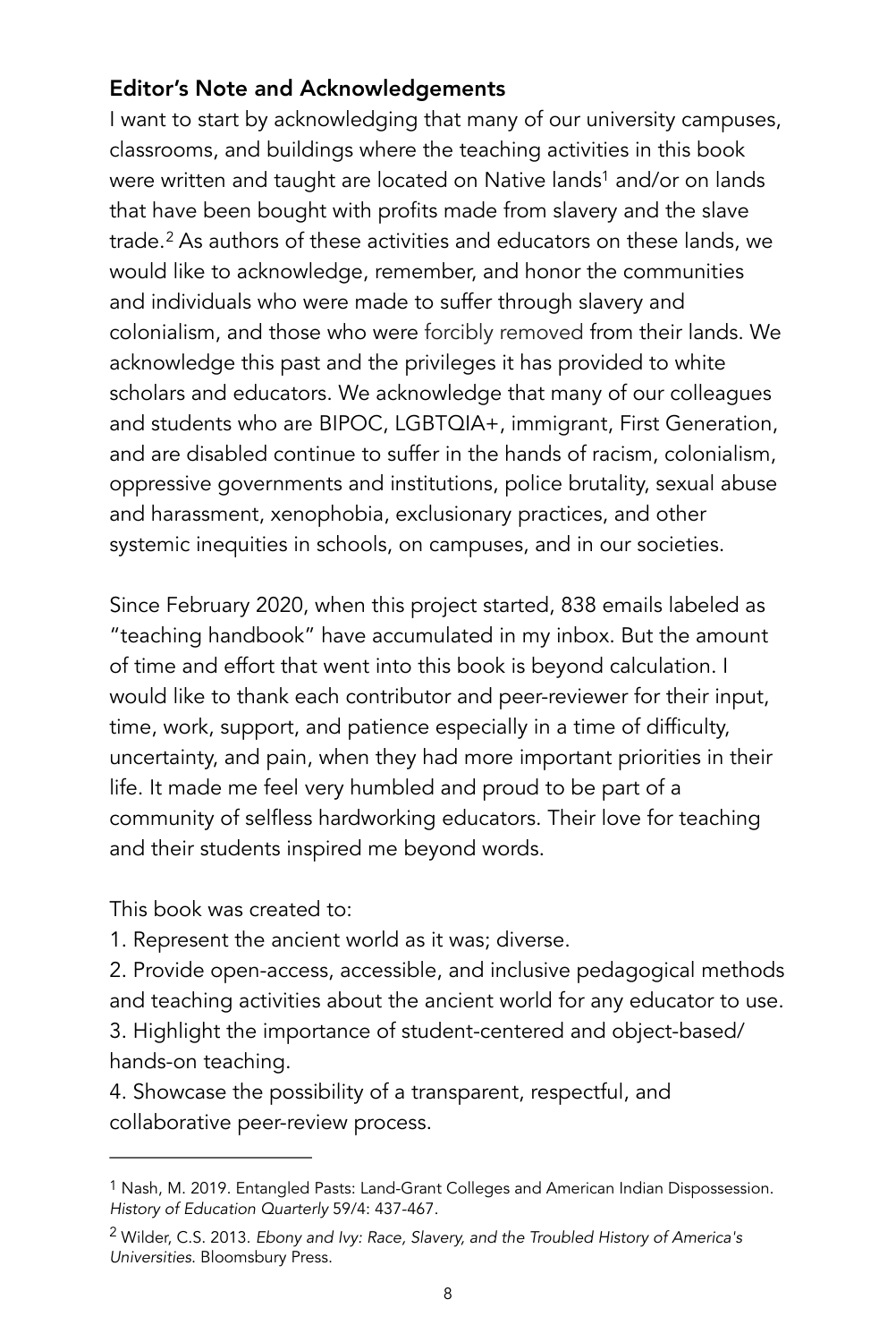<span id="page-10-2"></span>I am confident that this book has achieved some of these goals. And only time will tell us how successful it was in achieving some of the other goals. But I already know that I failed at least one goal. My goal to diversify what we mean by the "ancient world" is genuine. This was one of the reasons why the Call for Contributions to this volume was not by invite; it was an open call to any educator teaching any area, time period, and culture. But I acknowledge that I am guilty of sending the Call for Contributions of this volume to list serves and platforms I know or am part of. $3$  This resulted in an imbalanced representation of geographical areas, with more activities on the ancient Near East and ancient Mediterranean. I wish I was able to include every single subject, area, and time period in this book. I wish educators from all backgrounds could contribute. But not every educator working on the ancient world has hands-on activities, has the time, energy, or resources to share them, is interested in publishing them, or publishing them in this book[.](#page-10-1)<sup>[4](#page-10-1)</sup> And many who are interested, may not have seen the Call for Contributions. I hope with your support there can be another volume, one that is more balanced in terms of areas represented. I would like to thank all my colleagues who reached out with suggestions, connected me with their colleagues, shared the Call for Contributions with their networks, who offered their help, their support, and their kind encouraging words.

<span id="page-10-3"></span>The readers will notice that I excluded the names of the contributors' institutions. The goal with this conscious decision was to empower the educators as individuals and not give all the credit to their institutions. As educators, we do not always agree with our institutions' decisions, political stands (or lack thereof), value systems about what counts towards tenure, or how much time, energy, or resources we should be spending on our teaching, mentoring, public scholarship, or activism. Schools and universities also often do not protect their educators against wrongful or unethical policies. Many educators in the United

<span id="page-10-0"></span> $31$  $31$ am a Near Eastern archaeologist with a background in art history, anthropology, and cultural heritage. Due to my interdisciplinary education and interest in mortuary practices, I have some training in Egyptology, Assyriology, Bioarchaeology, and Classics. I mostly teach in university classrooms and museums.

<span id="page-10-1"></span> $<sup>4</sup>$  $<sup>4</sup>$  $<sup>4</sup>$ I also had to limit the number of contributions by the same author to one essay, one</sup> individual teaching activity, and one collaborative teaching activity to include more voices.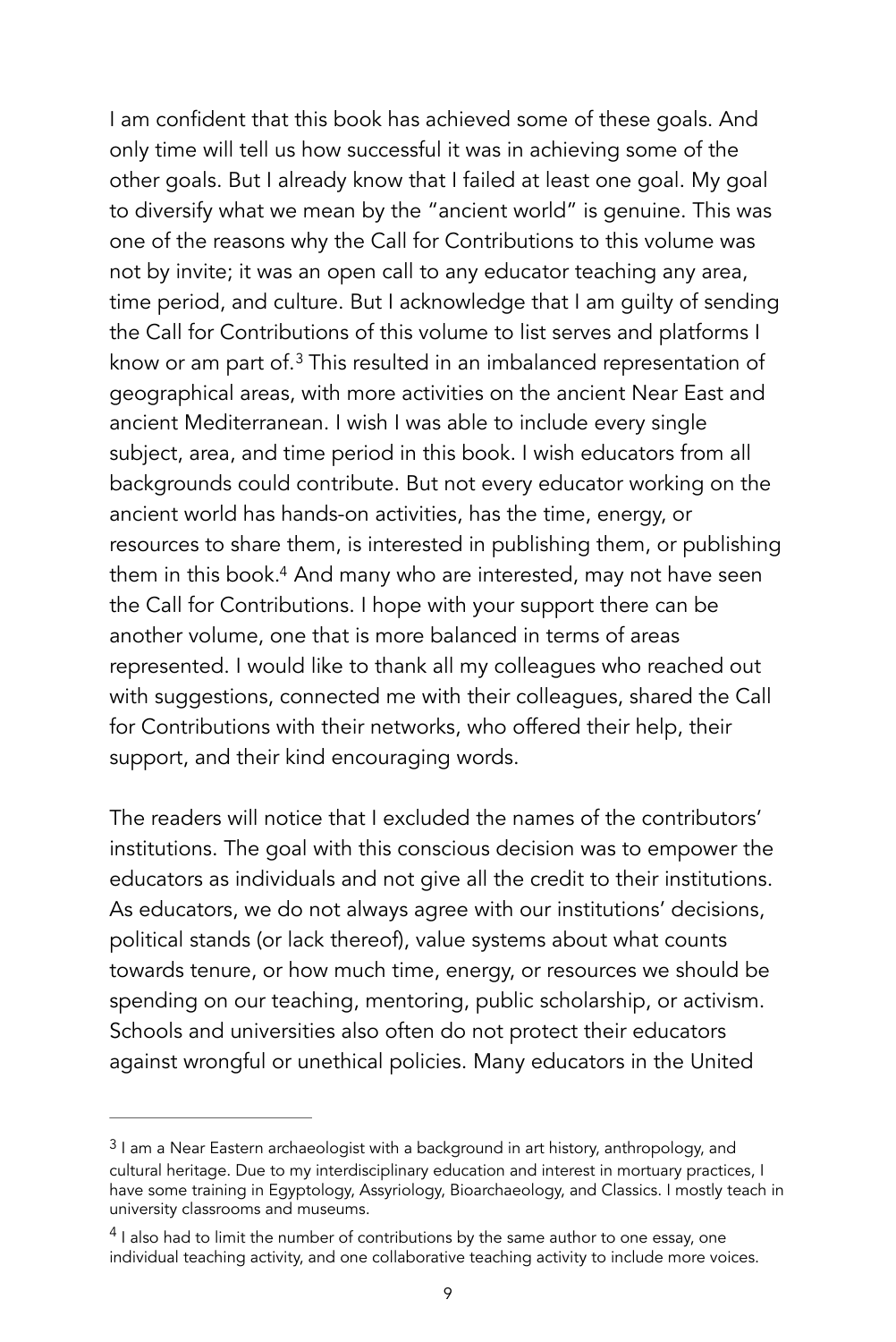States are currently being asked to return to their schools to teach and put their (and their loved ones') health and safety at risk. Another reason for this decision was that part-time contingent faculty in the United States do not have job security, healthcare, or funding for their teaching through their institutions. They keep on trying to make their teaching better for their students despite many limitations. They do this while applying for dozens of jobs, doing their research, and working at multiple jobs. Adjuncts, post-docs, part-time instructors are often treated as disposable faculty, and will most likely not have the same affiliation and email address for longer than a year. Many graduate student instructors graduating this year will not have a job next year and therefore will have no university or institutional email address.

<span id="page-11-1"></span>If there are any activities you like and/or implement, please reach out to the authors[.](#page-11-0)<sup>[5](#page-11-0)</sup> I encourage you to do this, because there might be educators out there self-doubting or being convinced by the wrong advisors or colleagues that it is not worth spending more time in making their teaching valuable and meaningful to their students and to their communities. Your email can change their minds. If you implement any of the teaching activities in your classrooms and would like to share photos or observations with other educators on the book's website, please send me a message there. You can also use *#teachancient* on social media.

The idea for this book formed when I was an adjunct; working at twopart time jobs, commuting for hours every day, teaching all day, and preparing new classes from scratch every evening and trying to come up with fun and informative teaching activities until I fell asleep on the sofa. As an international scholar on an academic visa, I needed to have an academic job, whatever it paid, to be able to continue to teach and live here in the United States, where I had spent the last 7 years of my life, building networks, friendships, and a family. Many of my colleagues are in similar situations and therefore have to allow themselves to be abused by the adjuncting system. Therefore*,* I would like to acknowledge all the educators who contributed to this book despite being undervalued and underpaid. I also acknowledge

<span id="page-11-0"></span>https://pinardurgunpd.wixsite.com/teachancient/contributors [5](#page-11-1)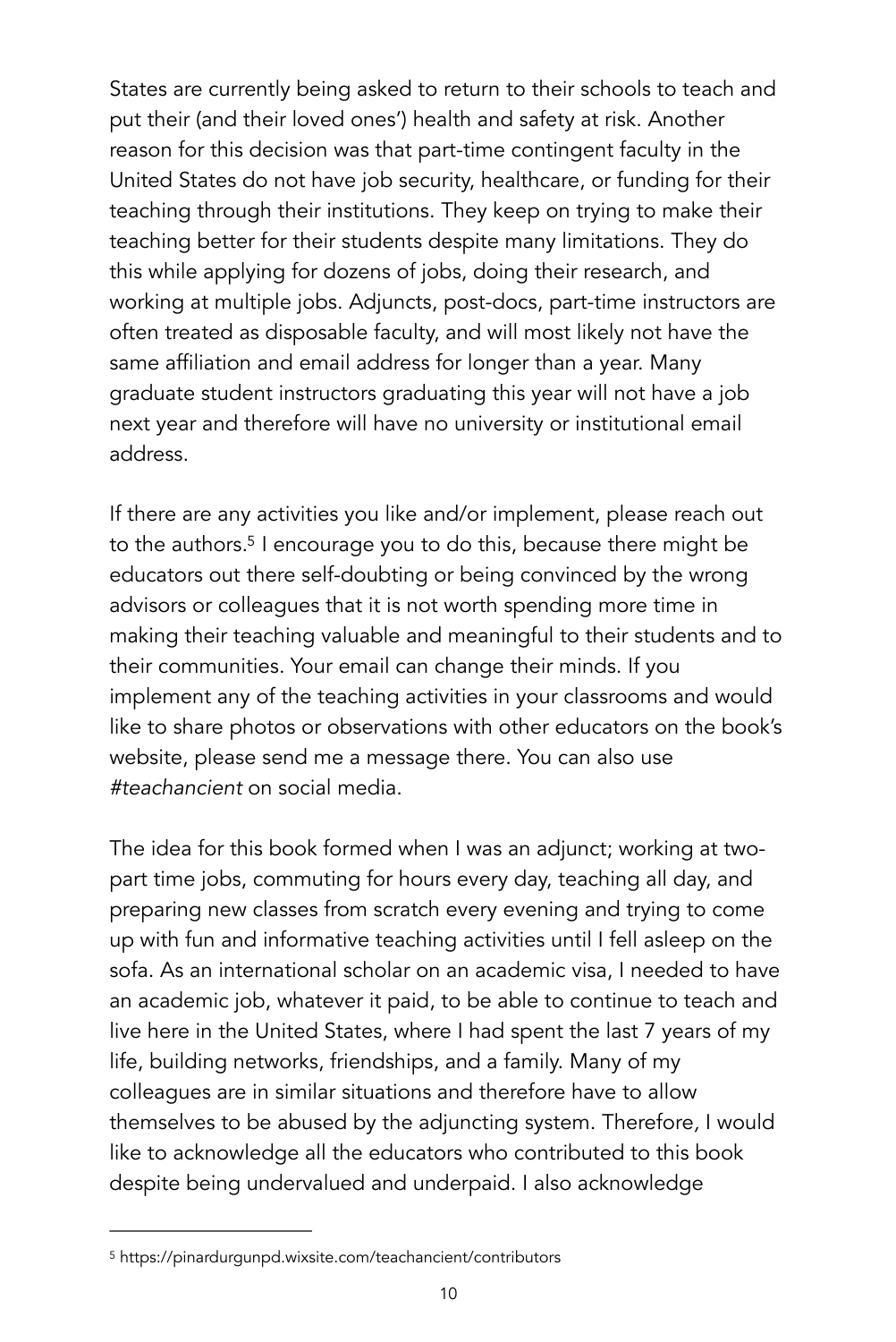<span id="page-12-2"></span>dedicated educators who wanted to contribute but did not have the time, energy, or resources, because they were busy teaching at multiple jobs, were care-takers, were worrying about their visas, were protesting in the streets[,](#page-12-0) were creating other resources, $6$  or were educating others to make a change in their families and networks.

I was fortunate to have had a fellowship this year, where I had enough time to work on this book project. I would not be able to edit this book if I was adjuncting or if I did not have the financial (or visa) security provided by this fellowship. That being said, I also acknowledge that the Metropolitan Museum of Art, which provided me with this fellowship through the generous endowment by J. Clawson Mills, as well as many of the museums we provided links to in our activities, have collections acquired through questionable means from questionable collectors who looted or illegally owned ancient objects. Many of these museums have benefited from the mistreatment, abuse, and looting of indigenous cultures. Museums have to do better. As museum educators we need to push our institutions for change and hold our administration and decision-makers accountable.

I want to acknowledge the makers of the ancient objects that inspired many of our teaching activities. I hope the teaching activities will provide some agency to these objects (especially those in museums that have lost their contexts due to illegal looting and trade) and the ancient peoples who created, used, and buried them. I am humbled and inspired by the skill, knowledge, creativity, and craftsmanship that went into making these objects.

<span id="page-12-3"></span>The peer-review process of this book (just like its "cookbook" format) was a little bit unusual. As a result of my own experience and countless studies showing that "'Rude' peer reviews inflict most damage on women and minorities"[,](#page-12-1)<sup>[7](#page-12-1)</sup> I decided to have an open-review process. I connected contributors with other educators and scholars in ancient world fields who agreed to be peer-reviewers (some reviewers are also contributors to this book). The goal of this open peer-review process

<span id="page-12-0"></span>https://docs.google.com/document/d/1Ktd0wxlAeuMsK99uIH1- [6](#page-12-2) tY1G8DJ5r8SdxrW2SMmK-2E/edit

<span id="page-12-1"></span>https://www.timeshighereducation.com/news/rude-peer-reviews-inflict-most-damage- [7](#page-12-3) women-and-minorities